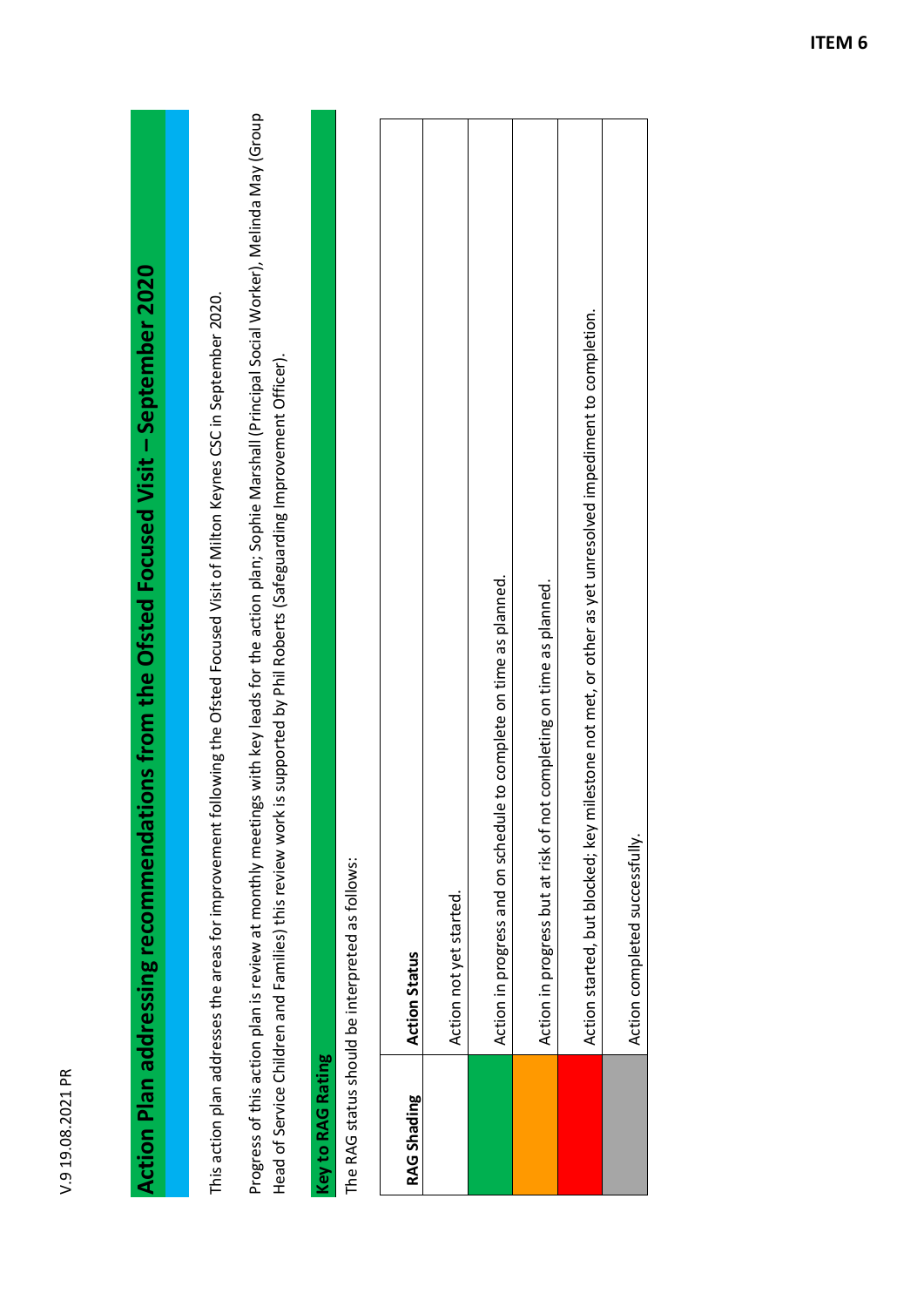| ٢<br>r<br>٢       |
|-------------------|
| ٢                 |
| ς<br>J.<br>r      |
| $\mathbf{c}$<br>¢ |
| с<br>۳            |
| ι                 |
|                   |

|   | Area identified for improvement: Address case allocation and capacity in Family Support Teams                                                                                                                                                                         |                                      |                                                                                                                                                                     |     |                                                 |
|---|-----------------------------------------------------------------------------------------------------------------------------------------------------------------------------------------------------------------------------------------------------------------------|--------------------------------------|---------------------------------------------------------------------------------------------------------------------------------------------------------------------|-----|-------------------------------------------------|
|   | Actions                                                                                                                                                                                                                                                               | $O$ wner $(s)$                       | Progress / Outcome                                                                                                                                                  | RAG | <b>Time Scales</b>                              |
|   | Melinda May, Candice Boatswain and Sophie Marshall. Candice<br>management oversight. Report to be shared with Mac Heath,<br>Performance Team to implement a weekly report of all cases<br>allocated to Deputy Team Managers to ensure senior<br>Boatswain to monitor. | Lisa Beckett<br>Boatswain<br>Candice | on areas of concern are having an<br>Active Heads of Service follow up<br>This is now routinely taking place<br>and happening on a weekly basis.<br>impact.         |     | Monday AM<br>weekly                             |
|   | Case allocation and progression, by ensuring that all children  <br>transferring from the MASH are quickly allocated and revisited and<br>their plans are progressed.                                                                                                 | Boatswain<br>Candice                 | coming. Close senior management<br>Challenging volume of cases<br>oversight.                                                                                        |     | Monthly<br>Meeting<br>Ofsted                    |
| m | FSTs. The 4 posts will be filled immediately by agency workers in<br>Introduce 4 new social workers to increase capacity across the<br>the interim.                                                                                                                   | Melinda May                          | Successful permanent recruitment<br>QA worker, 1 independent chair, 1<br>New posts created: 4 SW posts, 1<br>campaign 8 new social workers<br>joining MKC.<br>LADO. |     | recruitment<br>Review in<br>meetings<br>monthly |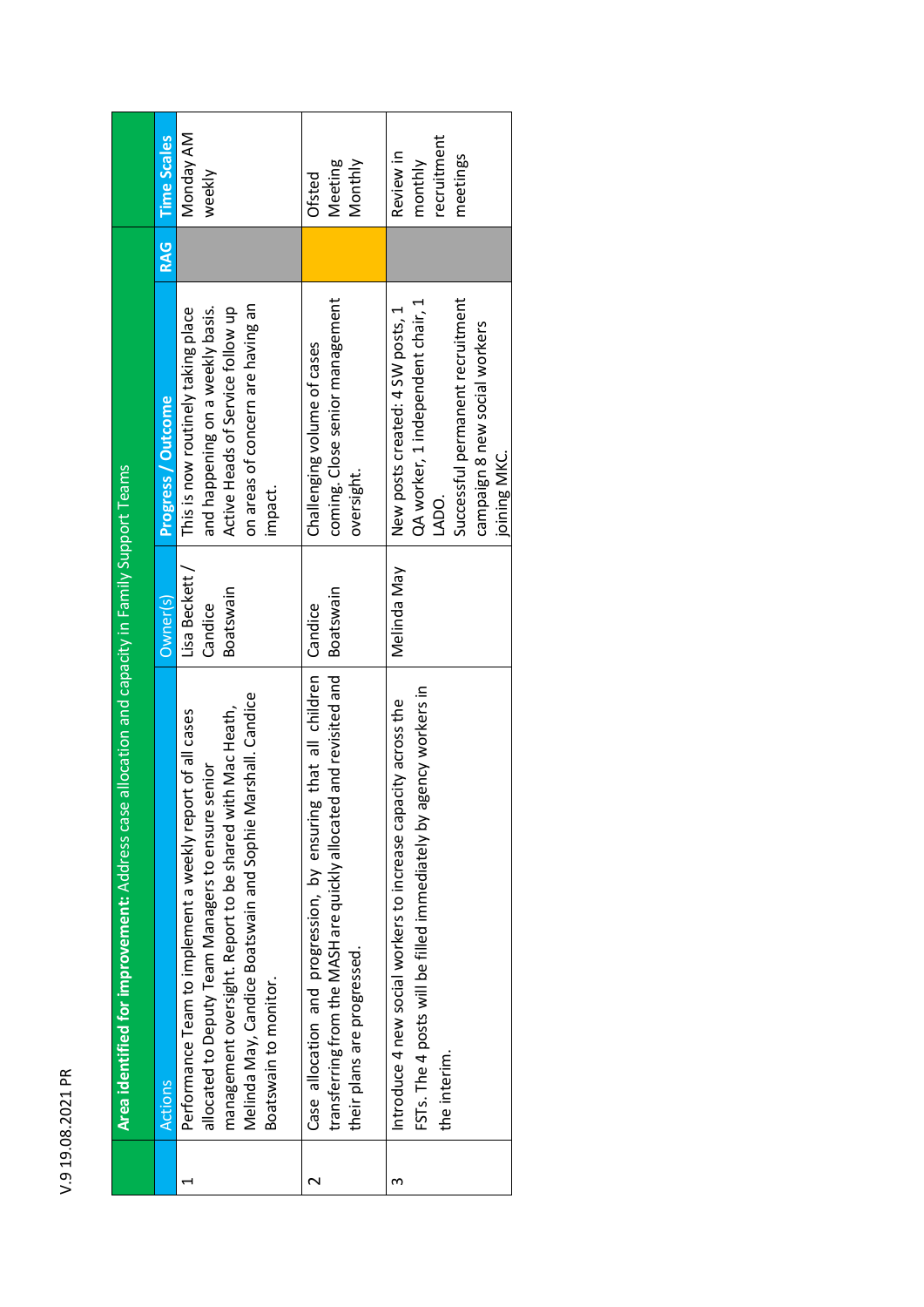|   | Area identified for improvement: Improve recording of management oversight and decision making ensuring this includes<br>rational for the decisions                                                                                                              |                                      |                                                                                                                                                                                                                                     |     |                                |
|---|------------------------------------------------------------------------------------------------------------------------------------------------------------------------------------------------------------------------------------------------------------------|--------------------------------------|-------------------------------------------------------------------------------------------------------------------------------------------------------------------------------------------------------------------------------------|-----|--------------------------------|
|   | <b>Actions</b>                                                                                                                                                                                                                                                   | Owner(s)                             | <b>Progress / Outcome</b>                                                                                                                                                                                                           | RAG | <b>Time Scale</b>              |
| 4 | Produce guidance for managers with setting expectations for<br>between supervision / assessment sign off etc.) This will be<br>added as an area of focus in our monthly audits with social<br>recording of management decisions (including decisions<br>workers. | Marshall<br>Sophie                   | Guidance for managers on recording<br>Launched as part of the new Quality<br>Assurance framework in April 2021.<br>sent out in February 2021.                                                                                       |     | April 2021<br>February<br>2021 |
| ഗ | While supervision takes place regularly, the quality of<br>recording is variable. For some children, supervision records<br>lack detailed actions with timescales to prevent drift in<br>progressing plans.                                                      | Nickie Healy<br>Marshall /<br>Sophie | Guidance for managers on recording<br>Launched as part of the new Quality<br>Assurance framework in April 2021.<br>sent out in February 2021                                                                                        |     | April 2021                     |
| ဖ | Training for recording management decisions to be<br>organised for all supervisors.                                                                                                                                                                              | Nickie Healy<br>Marshall /<br>Sophie | Managers attended mandatory<br>training March 2021                                                                                                                                                                                  |     | March 2021                     |
| ↖ | Review impact of midway review monitoring meetings by<br>Independent Chairs                                                                                                                                                                                      | Assurance<br>Quality                 | Audit set for 28 <sup>th</sup> June 2021 to look at<br>Audit has been completed and report<br>Reviewing Officer development plan.<br>monitored by the Independent<br>impact - in the interim being<br>is being produced by 30 July. |     | July 2021                      |

V.9 19.08.2021 PR

V.9 19.08.2021 PR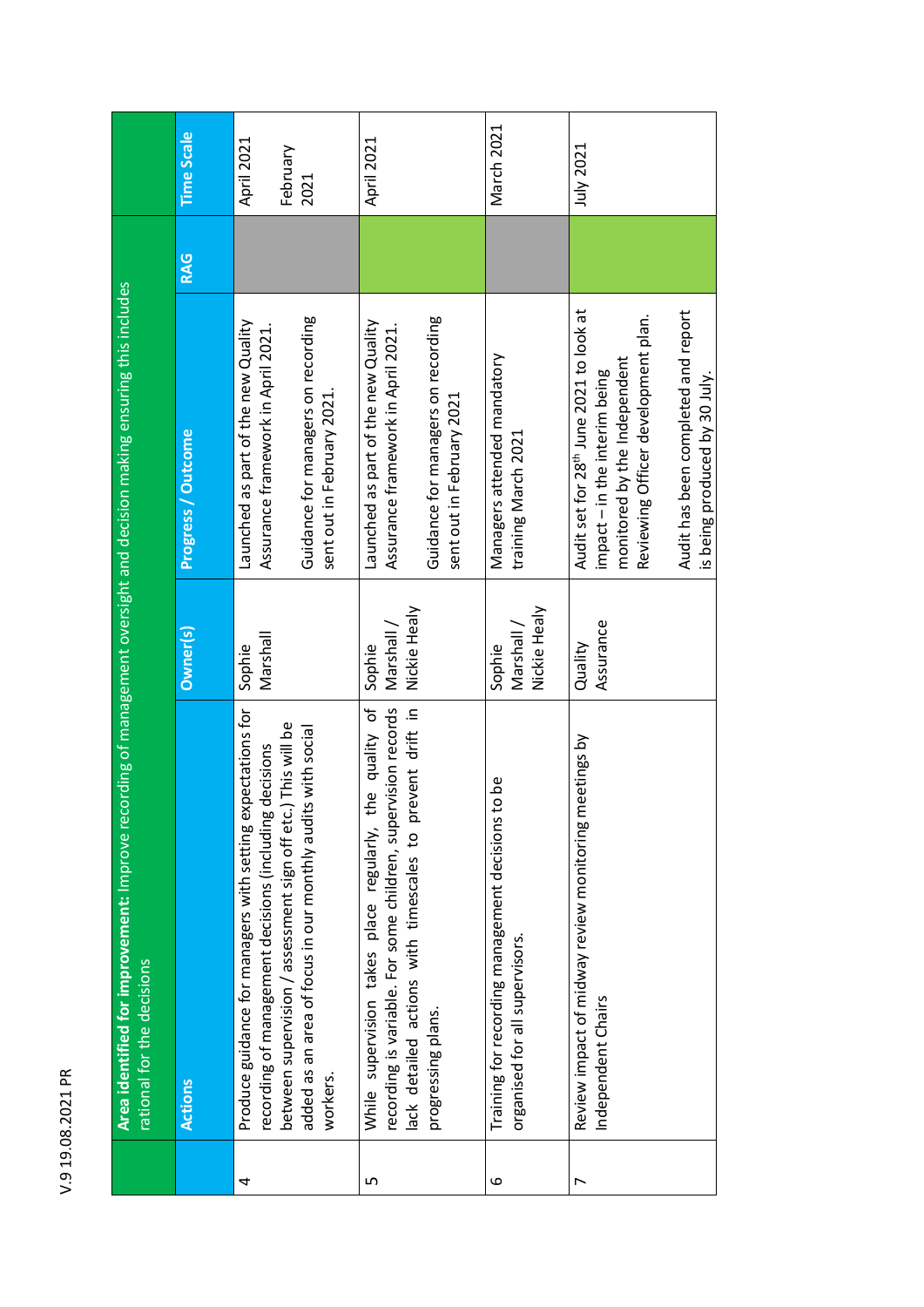| ć                |
|------------------|
|                  |
| י ההיה ה         |
|                  |
| $\frac{1}{\tau}$ |
| ς                |
|                  |

|                | Area identified for improvement: Review the case load and workload arrangements for the Personal Advisors in the 16 - 25<br>service                                                                                                                                                                                  |                                                |                                                                                                                                                                                                |     |                      |
|----------------|----------------------------------------------------------------------------------------------------------------------------------------------------------------------------------------------------------------------------------------------------------------------------------------------------------------------|------------------------------------------------|------------------------------------------------------------------------------------------------------------------------------------------------------------------------------------------------|-----|----------------------|
|                | Actions                                                                                                                                                                                                                                                                                                              | Owner(s)                                       | Progress / Outcome                                                                                                                                                                             | RAG | <b>Time Scale</b>    |
| $\infty$       | Manager and Head<br>Review of caseloads to be completed by Team I<br>of Corporate Parenting.                                                                                                                                                                                                                         | Huma Ali/Sivay<br>Heer                         | This is captured monthly in our<br>data market and reviewed<br>quarterly at our CSC<br>performance board                                                                                       |     | Quarterly<br>Monthly |
| თ              | Some pathway plans are not comprehensive enough. They do not<br>sufficiently capture future plans for care leavers who are NEET (not<br>consistently have clear action plans to help achieve positive change<br>or to mitigate potential risks. Pathway plans do not always<br>in education, employment or training) | Sivay Heer                                     | Janet has been to the team in the<br>Meeting held 9.2.2021 to create<br>SOS training booked July 2021<br>Pathway Plan audit 26.5.21<br>an improvement plan for<br>pathway plans.<br>mean time. |     | July 2021            |
| $\overline{c}$ | for care leavers. Leaders and politicians are working to address this<br>Keynes, particularly<br>in Milton Keynes<br>with the housing<br>within the council, for example by working<br>department to create new accommodation<br>Placement sufficiency is a challenge in Milton<br>specifically for care leavers.    | Accommodation<br>Sufficiency<br>Youth<br>Board | Task and finish group formed to<br>recommendations in April 2021<br>services, and housing services<br>include commissioning, adult<br>with a view to make                                      |     | April 2021           |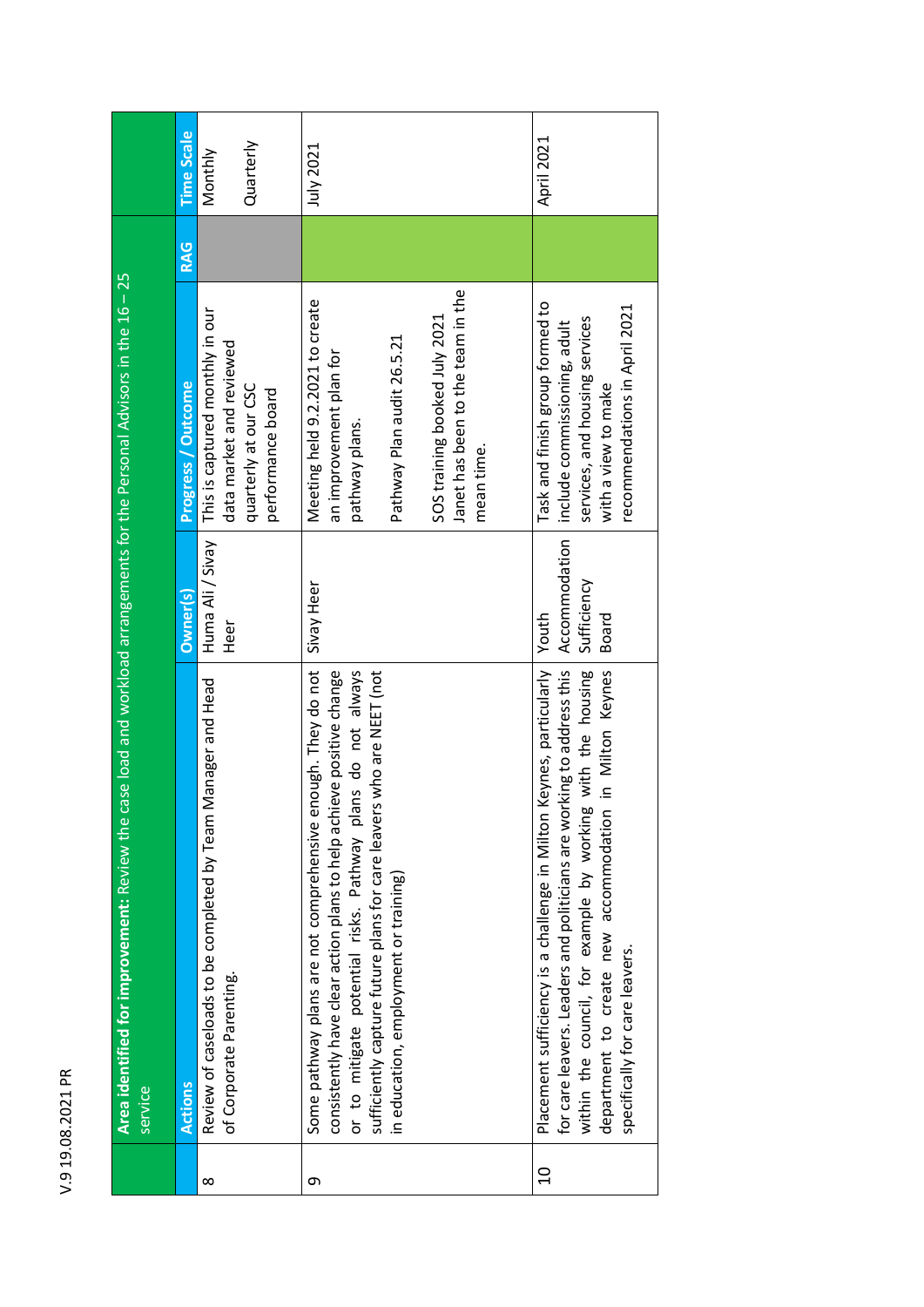| develop quality assurance approach ensuring audit focuses on having a critical eye<br>Area identified for improvement: Continue to | <b>Time Scale</b>  | June 2021                                                                                                                                                                                                   | April 2021                                                                                                                                                                                                                                     | April 2021                                                                                                                                     | Jan 2021                                                                                          |
|------------------------------------------------------------------------------------------------------------------------------------|--------------------|-------------------------------------------------------------------------------------------------------------------------------------------------------------------------------------------------------------|------------------------------------------------------------------------------------------------------------------------------------------------------------------------------------------------------------------------------------------------|------------------------------------------------------------------------------------------------------------------------------------------------|---------------------------------------------------------------------------------------------------|
|                                                                                                                                    | <b>RAG</b>         |                                                                                                                                                                                                             |                                                                                                                                                                                                                                                |                                                                                                                                                |                                                                                                   |
|                                                                                                                                    | Progress / Outcome | restructure, due to progress June<br>March 2021 to the safeguarding<br>Restructure to be progressed in<br>service to introduces additional<br>Delay due to management<br>2021 - plan in place.<br>capacity. | PEPs trained staff being included in<br>New Portal launched January 2021<br>Pathway plan audit includes PEPs,<br>Rhian has attended TMs to give<br>audit timetable from April 2021<br>input about the new system -<br>update April 2021        | Completed and rolled out - will need<br>on going review Updated April 2021<br>Being reviewed alongside SESLIP<br>group work. Launch April 2021 | $m$ anagers – start Jan 2021 – Monthly<br>Moderation capacity increased by 3<br>audits undertaken |
|                                                                                                                                    | Owner(s)           | Sophie Marshall<br>Phil Roberts                                                                                                                                                                             | Governing Body<br>Rhian Williams<br>Virtual School<br>Sivay Heer                                                                                                                                                                               | Sophie Marshall /<br>Phil Roberts                                                                                                              | Sophie Marshall /<br>Phil Roberts                                                                 |
|                                                                                                                                    | <b>Actions</b>     | Identify additional capacity for undertaking audits within the<br>service.                                                                                                                                  | The virtual school provides useful educational support and<br>education plans are of variable quality, not always reflecting<br>advice to children in care and their carers. Children's personal<br>the views and academic needs of the child. | ciently critical<br>Review the case file audit tool to ensure a suffi<br>eye.                                                                  | process.<br>Continue to implement case audit moderation                                           |
|                                                                                                                                    |                    | $\Xi$                                                                                                                                                                                                       | $\overline{12}$                                                                                                                                                                                                                                | $\frac{3}{2}$                                                                                                                                  | $\overline{4}$                                                                                    |

V.9 19.08.2021 PR

V.9 19.08.2021 PR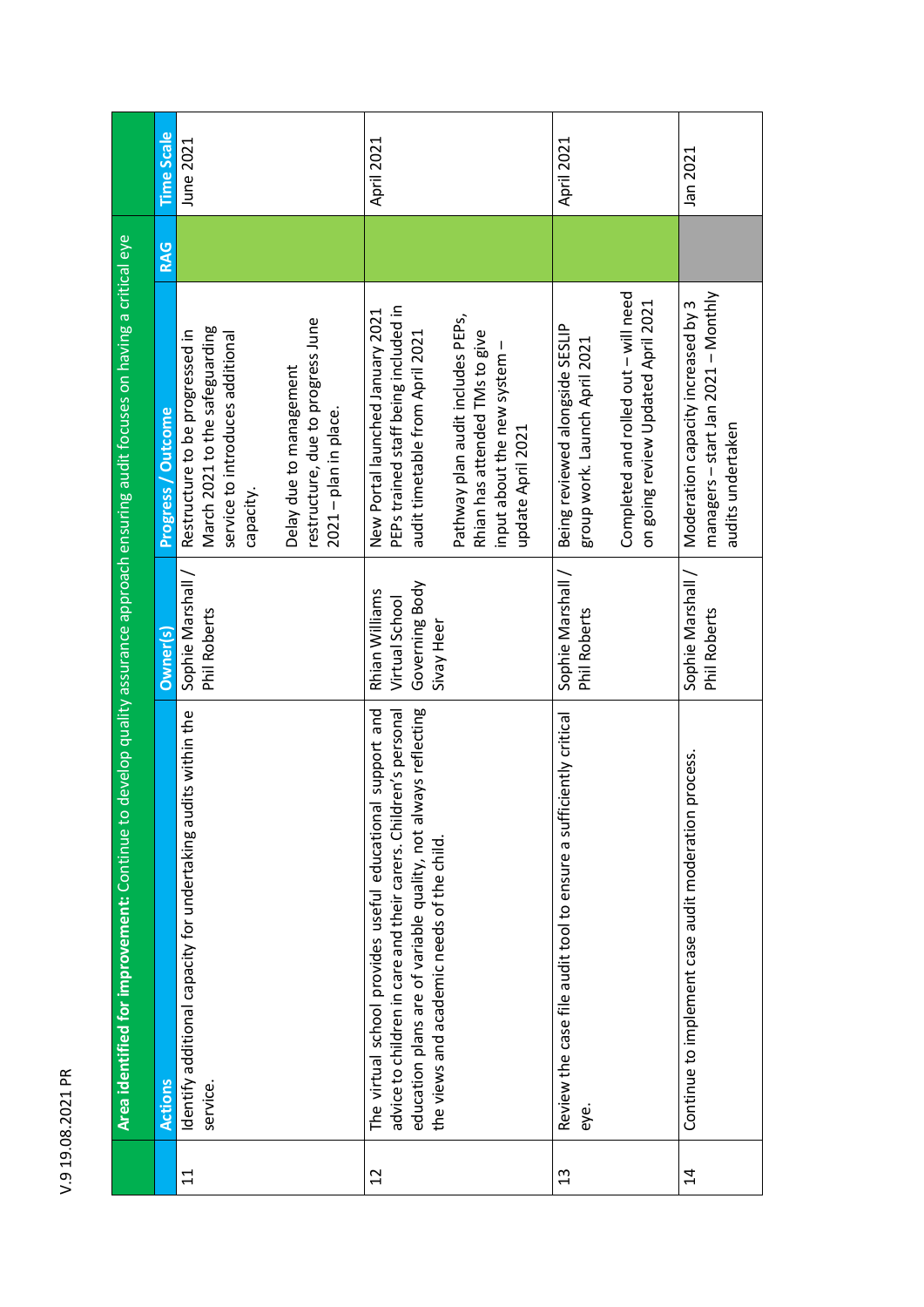| focus on lessons learned from moderation, external review,<br>Implement quarterly auditor development sessions which | Sophie Marshall /<br>Phil Roberts  | First one June 30th, 2021                                                                                                         | June 2021        |
|----------------------------------------------------------------------------------------------------------------------|------------------------------------|-----------------------------------------------------------------------------------------------------------------------------------|------------------|
| and auditors experience.                                                                                             |                                    | adjustments have been made to the<br>audit tool. Moderation from Q1 will<br>Feedback has been considered and<br>commence in July. |                  |
| Develop 'what good looks like' practice expectations for key<br>elements (e.g., recording management decision).      | Sophie Marshall<br>Phil Roberts    | Part of the training which is being<br>delivered in March 2021                                                                    | March 2021       |
|                                                                                                                      |                                    | Training delivered and guidance sent<br>to managers March 2021                                                                    |                  |
| Ensure quarterly QA reports are being shared and discussed<br>at Team Meetings so that practitioners are clear about | Sophie Marshall /<br>Phil Roberts  | Discussion with Deputy Team<br>Managers-action-Quality                                                                            | February<br>2021 |
| learning and action being taken to make improvements.                                                                |                                    | that can be shared at Team Meetings<br>Assurance to create a headline page<br>- first one Feb 2021                                |                  |
| those<br>Mandatory audit training for all managers and<br>conducting audits                                          | Marshall/Nickie<br>Sophie<br>Healy | New Audit forms and Audit training<br>March 31st 2021                                                                             | March 2021       |
|                                                                                                                      |                                    | to managers may need to review as<br>Training taken place and circulated<br>audit quality is assessment March<br>2021             |                  |

V.9 19.08.2021 PR

V.9 19.08.2021 PR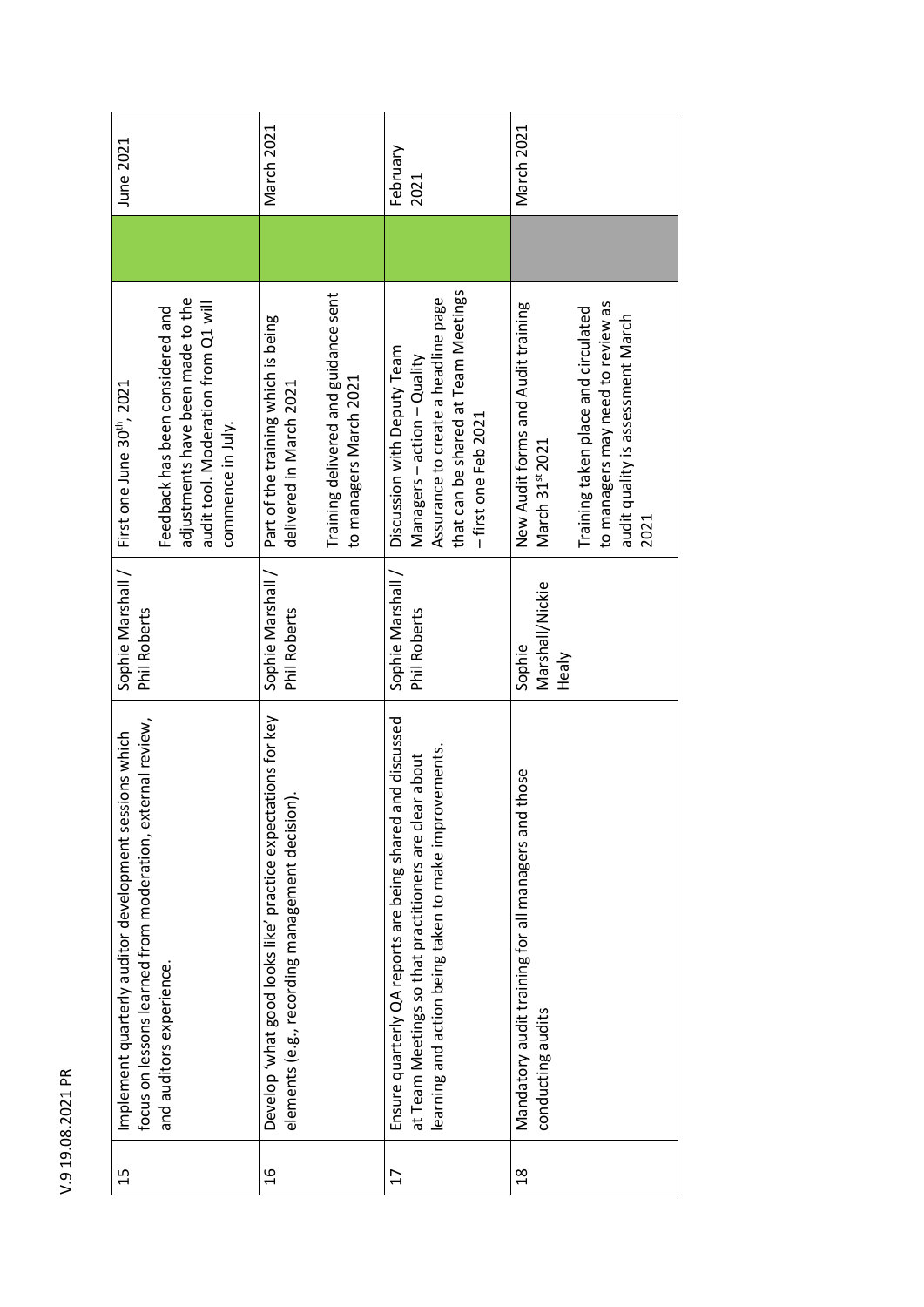| rr<br>с    |
|------------|
| t          |
| ٢          |
| C          |
| C          |
|            |
| $\alpha$   |
| ¢          |
| $\epsilon$ |
|            |
| ۳          |
| c          |
|            |
|            |

|                | Area identified for improvement: Review Transitions arrangements |                                                       |                                                                                                                                                                                                                                                                                                                                                                                                                            |     |                      |
|----------------|------------------------------------------------------------------|-------------------------------------------------------|----------------------------------------------------------------------------------------------------------------------------------------------------------------------------------------------------------------------------------------------------------------------------------------------------------------------------------------------------------------------------------------------------------------------------|-----|----------------------|
|                | Actions                                                          | Owner(s)                                              | Progress / Outcome                                                                                                                                                                                                                                                                                                                                                                                                         | RAG | <b>Scale</b><br>Time |
| $\overline{c}$ | Review Transfer policy                                           | Sivay Heer / Sophie<br>Marshall/Candice<br>Boatswain  | and 16 plus - SM to rewrite policy to reflect<br>Families Practice and Children in Care back<br>Signed off my MM and MH - MK Together<br>process from MASH to FST and FST to CIC<br>Further planning needed for clarity from<br>MASH to Children and Families Practice<br>Two meetings held with agreement for<br>Family Support Team to Children and<br>have seen. Updated April 2021<br>to Family Support.<br>agreement. |     | March<br>2021        |
| 20             | Develop agreed process for case transfer meetings.               | Marshall/Sivay<br>Heer/Candice<br>Boatswain<br>Sophie | MASH workers started new process as a trial<br>Signed off my MM and MH - MK Together<br>Now agreed and will be part of transitions<br>policy. Not yet green as being launched to<br>have seen. Updated April 2021<br>staff with new policy mid Feb.<br>until then.                                                                                                                                                         |     | March<br>2021        |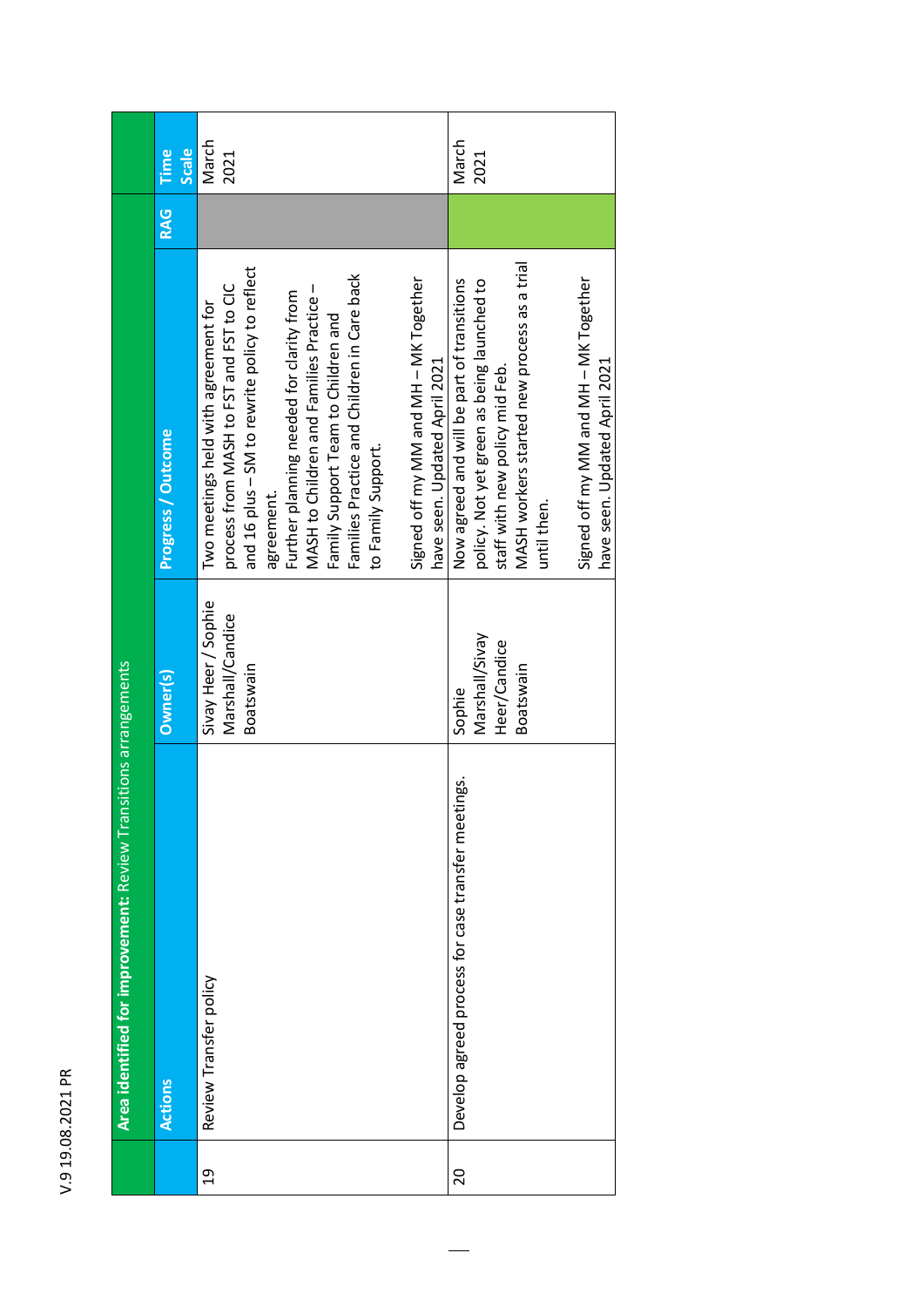| œ<br>r      |  |
|-------------|--|
| ۳<br>٢<br>C |  |
| ٢<br>c<br>¢ |  |
| c<br>۲      |  |
| ١           |  |

|                 | supervision activity<br>Area identified for improvement: Strengthen                                                          |                                         |                                                                                                                                      |     |                           |
|-----------------|------------------------------------------------------------------------------------------------------------------------------|-----------------------------------------|--------------------------------------------------------------------------------------------------------------------------------------|-----|---------------------------|
|                 | <b>Actions</b>                                                                                                               | Owner(s)                                | <b>Progress / Outcome</b>                                                                                                            | RAG | <b>Time Scale</b>         |
| $\overline{21}$ | lective<br>Review supervision template to ensure it is ref                                                                   | Marshall/Candice<br>Boatswain<br>Sophie | Reviewed in line with Hampshire CSC<br>- for discussion at Heads of Service<br>meeting 28.02.2021                                    |     | Complete<br>d Feb<br>2021 |
| 22              | supervise staff<br>Training for managers and social workers who<br>on reflective supervision.                                | Marshall/Nickie<br>Sophie<br>Healv.     | All managers booked on to a session<br>will now re run in July 2021                                                                  |     | March<br>2021             |
| 23              | ensuring these demonstrate what is the impact on the child<br>tatements<br>Training for all supervisors on writing danger st | Janet Mitchell                          | training overload in March this will<br>be offered across April and May<br>Programme written - to avoid                              |     | June 2021                 |
|                 |                                                                                                                              |                                         | may help with delivery. 3 dates sent<br>This has been moved to June due to<br>development of e-training which<br>to managers.        |     |                           |
| 24              | Case audit focus on supervision to ensure plans are SMART<br>and the impact is clear between supervisions.                   | Quality Assurance                       | Written into new audit framework<br>launch April 2021                                                                                |     | April 2021                |
|                 |                                                                                                                              |                                         | specifically on plans being SMART.<br>New QA tool has a section<br>Updated April 2021                                                |     |                           |
|                 |                                                                                                                              |                                         | Supervision audit June 16 <sup>th</sup> to have<br>allowed 4 months of supervisions<br>using the new template. Updated<br>April 2021 |     |                           |